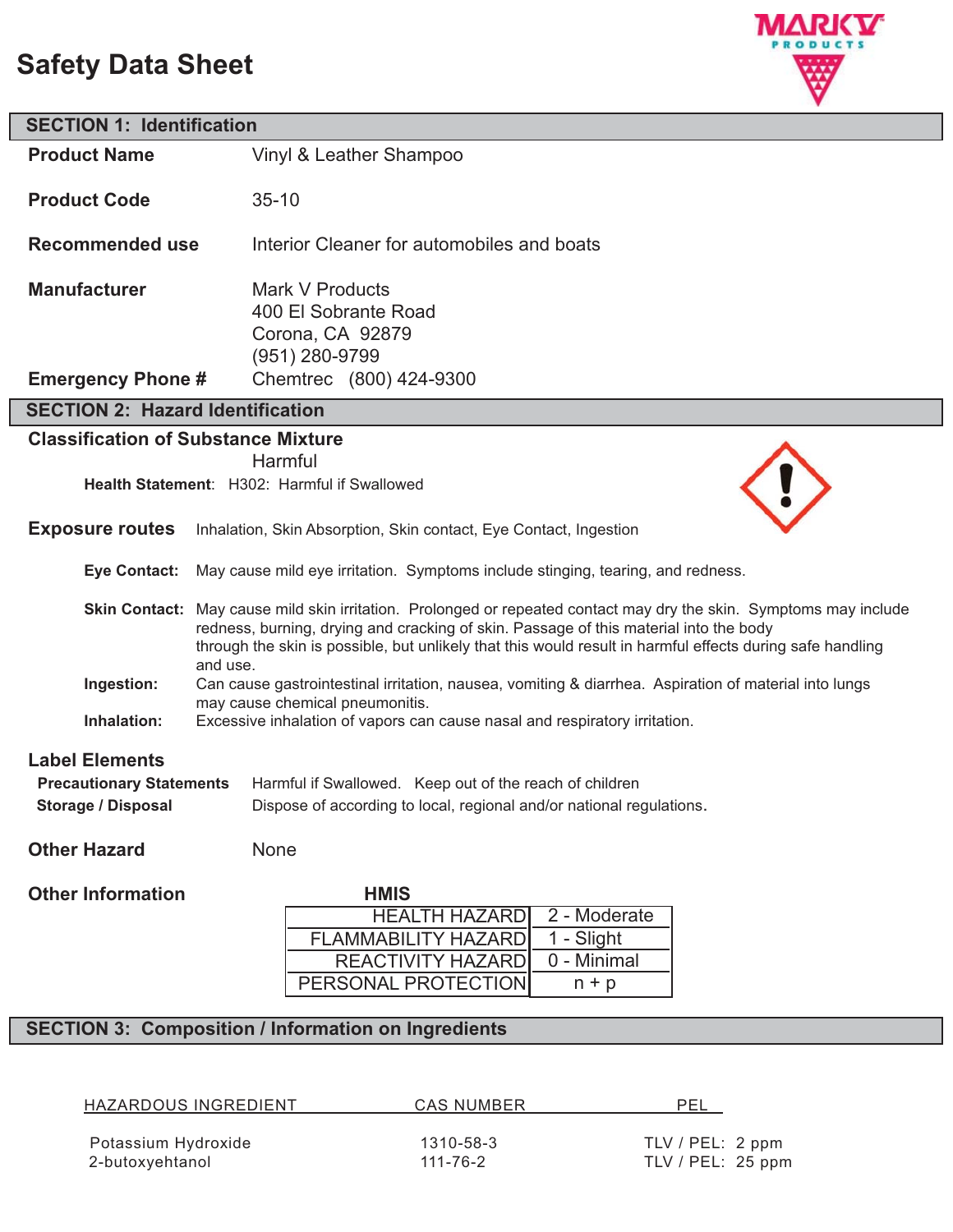## **SECTION 4: First Aid Measures Description of first aid measures** Inhalation Move Victim to fresh air. Administer oxygen if breathing is difficult. Give artificial respiration if victim is not breathing. Get medical attention. Skin **Rinse with water**. Eye Rinse with water for 15 minutes. Remove contact lenses if present. Hold eyelids apart to ensure flushing. Get medical attention if irritation develops. Ingestion Do not Induce vomiting. If conscious, give two glasses of milk or water. Get immediate medical attention. Never give anything by moutn to an unconscious person. **Most important systems and effects, both acute and delayed** Product may irritate and dry hands with frequent and prolonged use. **Indication of any immediate medical attention and special treatment needed** Note to Physician All treatments should be based on observed signs and symptoms of distress in the patient. **SECTION 5: Fire Fighting Measures Extinguishing media** Suitable Extinguishing Media C02, dry chemical, foam, water fog, water spray Unsuitable Extinguishing Media None **Special hazards arising from the substance or mixture** Unusual Fire and Explosion Hazards None Hazrdous Combusion Products **Combustion may produce Carbon Monoxide, CO<sub>2</sub> and potentially irritating fumes. Advice for firefighters** Wear approved SCBA with full facepiece operated in positive pressure demand mode. Hazardous Polymerization is not expected to occur. Avoid contact with strong oxidizing agents and strong acids **SECTION 6: Accidental Release Measures Personal precautions, protective equipment and emergency procedures** Personal Precautions For large spills (500 gallons or more) wear appropriate protective equipment including rubber boots, gloves, goggles and apron. **Emergency Procedures** Isolate spill or leak to prevent entering storm drains. **Environmental Precautions** Avoid run off to waterways and storm drains.. **Methods and materials for containment and clean up Containment / Clean up Measures** Stop leak if you can do it without risk. Dike ahead of liquid spill to prevent entering storm drains. Absorb and transfer to containers **Precautions for safe handling Handling** Product is slippery. If product is spilled onto floor, clean area to prevent slipping. **SECTION 7: Handling and Storage**

#### **Conditions for safe storage, including any incompatibilities**

**Storage** Store in a cool, dry place.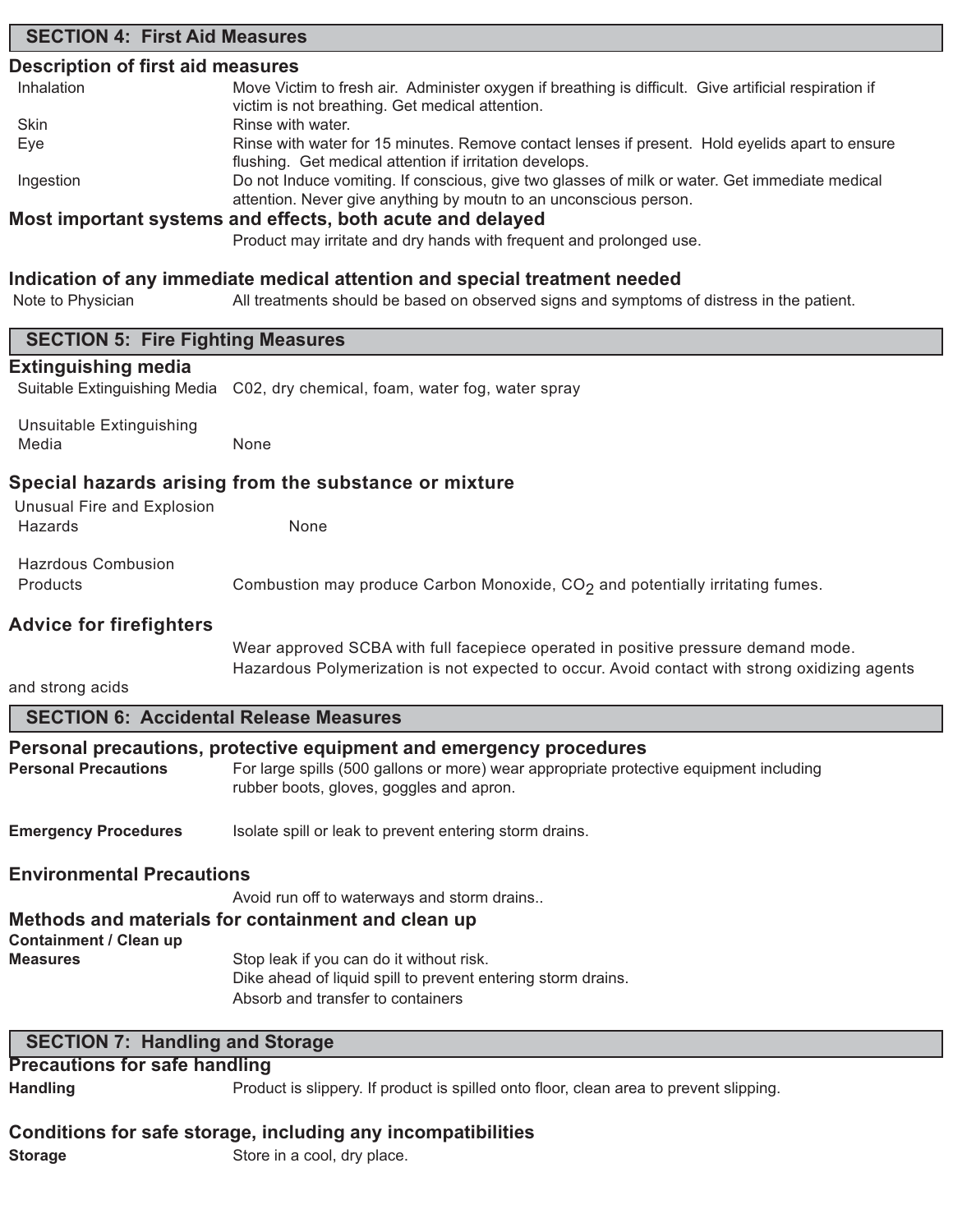## **SECTION 8: Exposure Controls / Personal Protection**

| <b>Exposure Controls</b><br><b>Engineering</b><br><b>Measures / Controls</b> | None needed when used as directed.                           |
|------------------------------------------------------------------------------|--------------------------------------------------------------|
| <b>Personal Protective Equipment</b>                                         | Safety goggles, nitrile gloves and a plastic or rubber apron |
| <b>General Industrial Hygiene</b><br><b>Considerations</b>                   | None needed when used as directed                            |

## **SECTION 9: Physical and Chemical Properties**

### **Information on Physical and Chemical Properties**

| <b>Physical Form</b>                                                              | Liquid             | Appearance                                              | Clear yellow liquid                           |
|-----------------------------------------------------------------------------------|--------------------|---------------------------------------------------------|-----------------------------------------------|
| Color                                                                             | Yellow             | Odor                                                    | None                                          |
| <b>Taste</b>                                                                      | Data Lacking       | <b>Particulate Type</b>                                 | N/A                                           |
| <b>Particulate Size</b>                                                           | N/A                | <b>Aerosol Type</b>                                     | N/A                                           |
| <b>General Properties</b><br><b>Boiling Pt</b><br>pH<br><b>Water Solubility %</b> | 212 F<br>12<br>100 | <b>Flash Point</b><br><b>SG / Density</b><br><b>VOC</b> | 165 F<br>$1.05 - 1.08$<br>$< 5$ grams / Liter |

## **SECTION 10: Stability and Reactivity**

| <b>Reactivity</b>                         |                                                                                          |
|-------------------------------------------|------------------------------------------------------------------------------------------|
|                                           | No dangerous reaction know under conditions of normal use                                |
| <b>Chemical stability</b>                 |                                                                                          |
|                                           | Stable under normal temperatures and pressures.                                          |
| <b>Possibility of hazardous reactions</b> |                                                                                          |
|                                           | Hazardous polymerization is not expected to occur                                        |
| <b>Conditions to Avoid</b>                |                                                                                          |
|                                           | High temperatures, freezing temperatures                                                 |
| <b>Hazardous Decomposition</b>            |                                                                                          |
|                                           | Combustion may produce Carbon Monoxide, CO <sub>2</sub> and potentially irritating fumes |

## **SECTION 11: Toxicological Information**

| <b>Potassium Hydroxide</b> | CAS# 1310-58-3                       | LD50 - Oral<br>500 mg / kg                                           |
|----------------------------|--------------------------------------|----------------------------------------------------------------------|
| 2-butoxyethanol            | CAS# 111-76-2                        | LD50 - Oral Guinea pig 1,400 mg/kg<br>LD50 - Rat, male $1,746$ mg/kg |
|                            | <b>Skin Absorption</b><br>Inhalation | LD50 - Rat 2,270 mg/kg<br>LC50, 7 h, Vapor - Ra 700 ppm              |